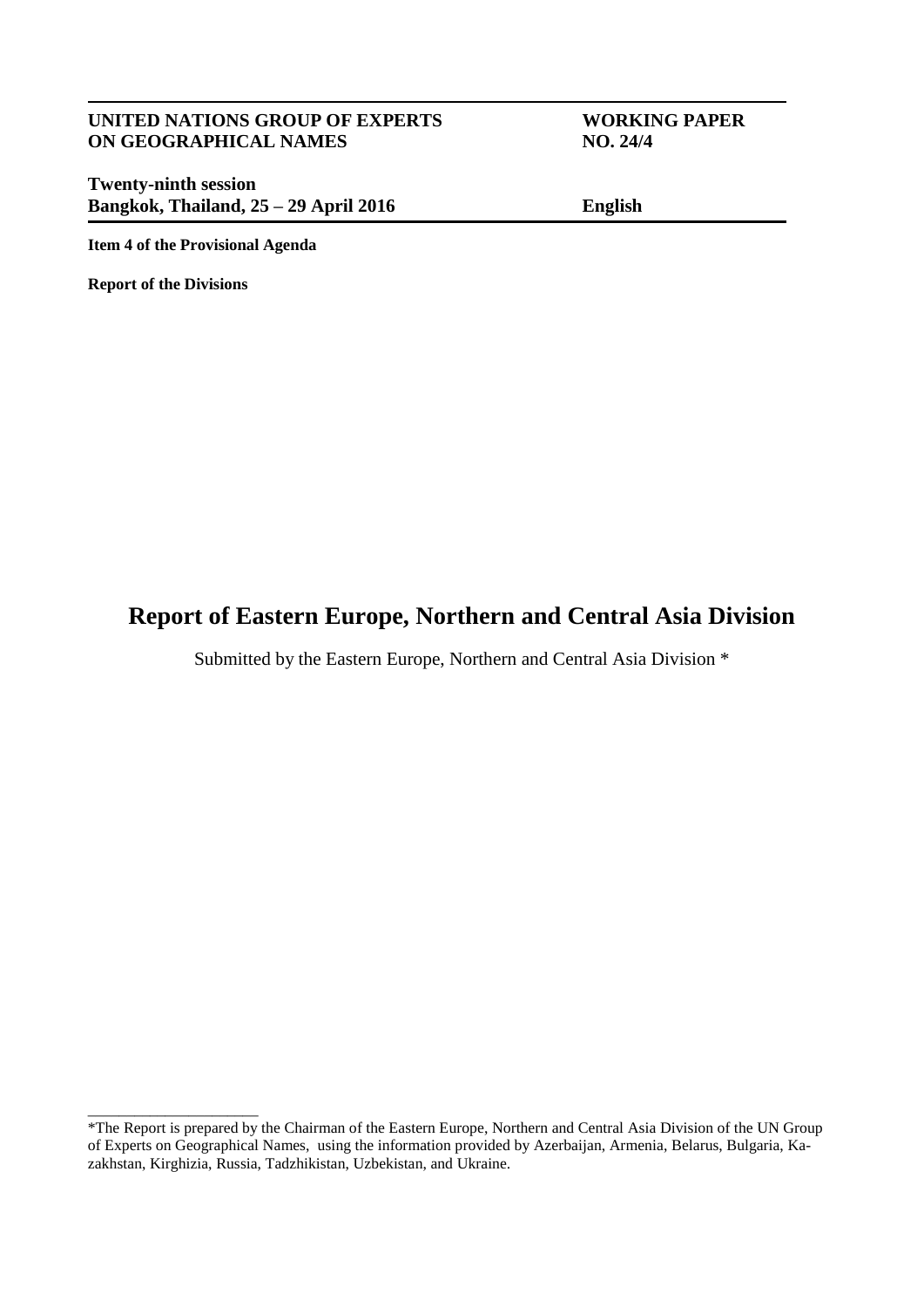#### **REPORT OF EASTERN EUROPE, NORTHERN AND CENTRAL ASIA DIVISION**

#### RESUME

The Report contains information on current composition of the Eastern Europe, Northern and Central Asia Division of the UN Group of Experts on Geographical Names as well as a brief description of the national standardization status in each of the Division countries.

The report also describes:

- status of the legislative and normative framework for the standardization of geographical names and their usage in the countries of the Eastern Europe, Northern and Central Asia Division;

- development of national catalogues, registers and databases of geographical names in the countries of the Division;

- gazetteers or references of geographical names already issued or under development;

- national Romanization systems applied in the countries of the Division;

- development of lists of exonyms;

- meetings of the Eastern Europe, Northern and Central Asia Division of the UN Group of Experts on Geographical Names and participation in the international arrangements dedicated to geographical names issues.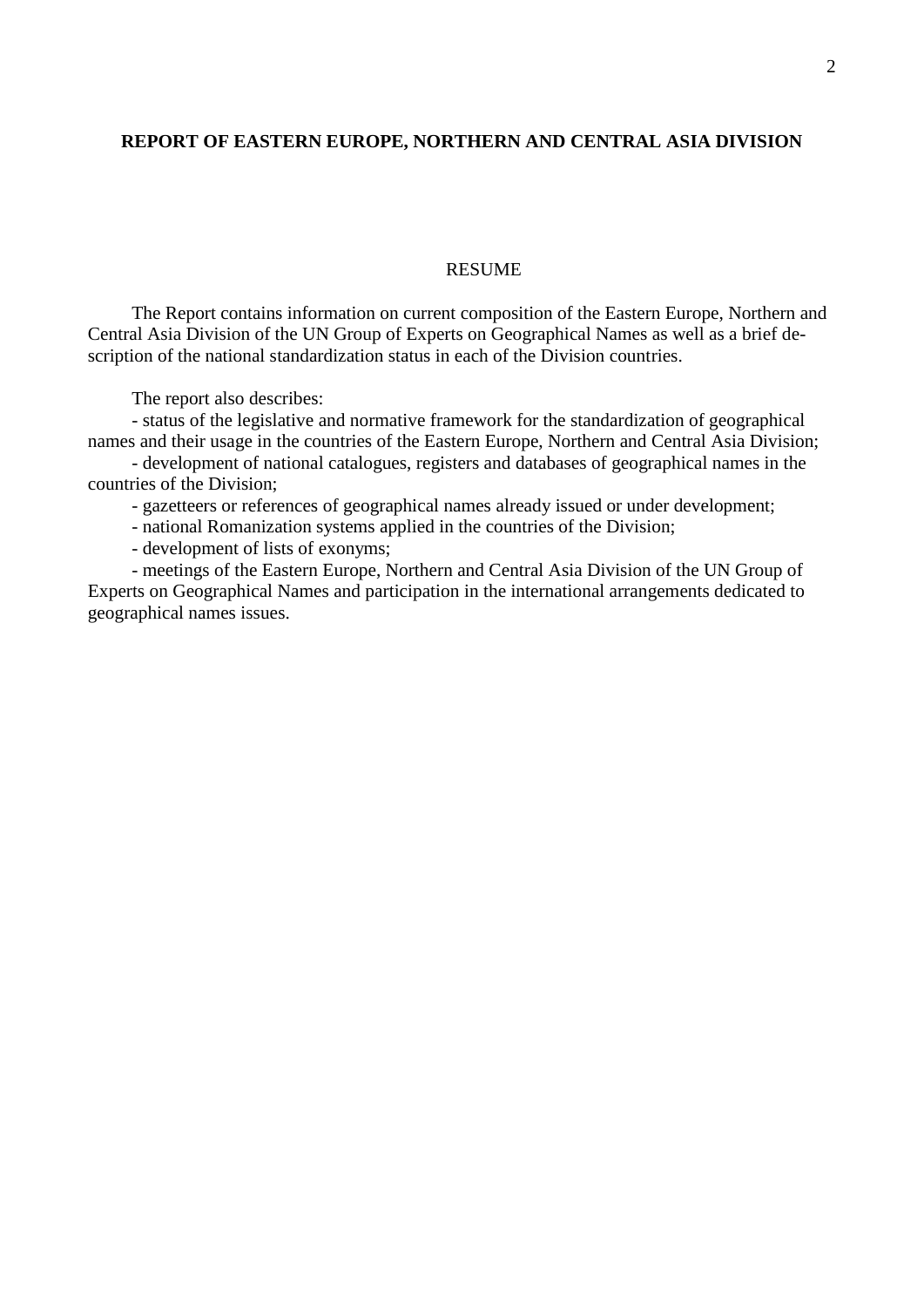# **Composition of Eastern Europe, Northern and Central Asia Division of the UN Group of Experts on Geographical Names**

A Resolution to form the Eastern Europe, Northern and Central Asia Division of the UN Group of Experts on Geographical Names was adopted by the Sixth UN Conference on the Standardization of Geographical Names held on August 25– September 3, 1992 in New York. Currently, the Division is composed of 11 permanent country-members: Azerbaijan, Armenia, Belarus, Bulgaria, Georgia, Kazakhstan, Kirghizia, Russia, Tadzhikistan, Uzbekistan, and the Ukraine. Latvia, Lithuania, Poland and Estonia participate in the activities of the Division as observers.

#### *National standardization of geographical names in the countries of the Eastern Europe, Northern and Central Asia Division*

#### *Azerbaijan*

The State Law 'On geographical names of the Azerbaijan Republic' adopted by the Parliament (Milly Medglis) in December, 2007 and approved by the President of the Republic in March, 2008 made a legislative framework for national standardization of geographical names.

The Law authorized the State Committee on Land and Cartography to carry national standardization and registration of geographical names, to compile gazetteers and references of geographical names and to develop and maintain the National Catalogue of Geographical Names. Presently, the Geodesy and Cartography Agency of the Ministry of Ecology and Natural Resources is responsible for standardization of geographical names. The Agency works in cooperation with other state authorities of the Republic.

In accordance with the Decree of the President of the Azerbaijan Republic, since August 1, 2001 the entire *record management in the country, including national standardization of geographical names* has been carried in the Roman script.

The Council of Ministers adopted the 'Regulations for registration of geographical names, requirements to compilation of gazetteers and references of geographical names and development and maintenance of the State Catalogue of geographical names'.

Standardization of geographical names is carried in accordance with the national program that provides for development of computer databases of geographical names; use of list of full and short names of the world's states and territories in the official UN languages to develop databases of foreign countries' names; development of computer systems to process data related to geographical names; study of the world's most advanced technologies applied to geographical names processing.

The reference-book 'Administrative and territorial division of Azerbaijan in 1828-2010' was issued. The reference describes administrative division of the country and enlists all territorial formations and their historical names existed in the Azerbaijan Republic.

The Gazetteer of all populated places of Azerbaijan was compiled and published.

All appropriate changes, including those in geographical names, are tracked and reflected at 1:100,000 scale maps that are available in the Azerbaijani language.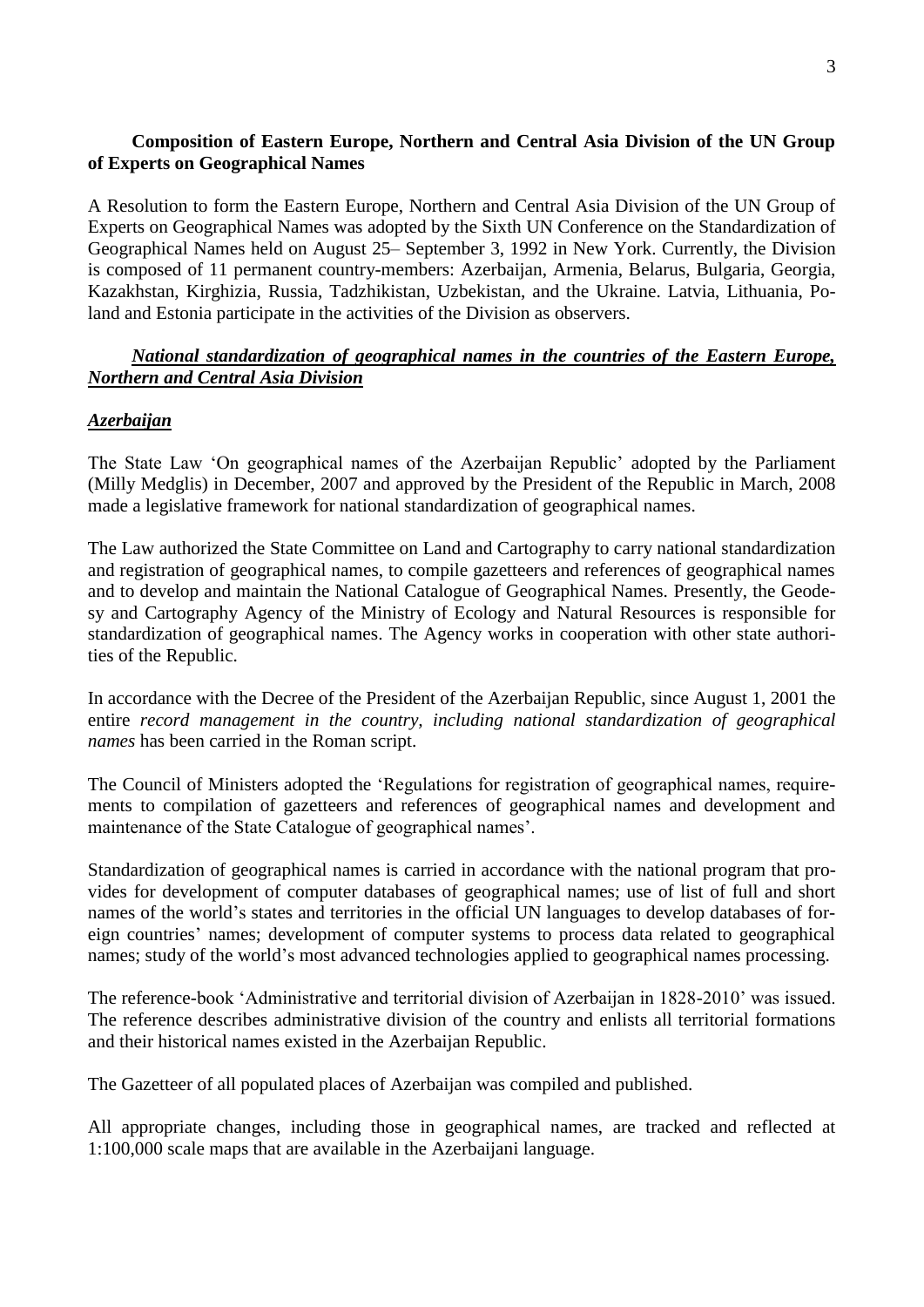By now, the State Committee on Land and Cartography completed about 80% of the work on accumulation and standardization of the geographical names available on topographical maps of scale 1:50,000 which had been previously issued in Russian. Simultaneously with geographical names accumulation, maps are digitized, and standardized names in the Azerbaijani language are recorded together with geo coordinates of their first characters' locations on the map. Spelling of the Azerbaijan geographical names is verified and, if needed, appropriate corrections are made.

Development of the State Catalogue of Geographical Names of Azerbaijan has been started. In cooperation with the specialists from the Institute of Geography of the Azerbaijan Academy of Sciences, a full list of geographical names available on 1: 25,000 map series is compiled. The names included in the list are later verified at the local level.

#### *Armenia*

A legislative basis for naming and renaming of geographical objects as well as for standardization, storage and usage of geographical names in the Republic of Armenia is determined by the State Law 'On geographical names' passed by the National Assembly of the country in November, 1999. In 2008, some amendments were introduced in the Law.

The Committee on Real Estate and Cadastre of the Armenian Government is a national body responsible for the standardization of geographical names in the country*.* 

In 2010, some amendments were made in the 'Procedure of collection and registration of geographical names, development and maintenance of the State Catalogue of Geographical Names in the Republic of Armenia'.

*Naming and renaming of geographical objects* is regulated by the 'Instruction in naming and renaming of geographical features in the Republic of Armenia'.

Special Commission on naming and renaming of geographical objects established by the Government's Decree in 2000 is responsible for examination of all proposals on naming, renaming and spelling of geographical names. *Approval of geographical names is the terms of reference* of the Armenian Government. Lists of approved geographical names are published in the official Government bulletin and available at **http:/[/www.arlis.am.](http://www.arlis.am/)** Changes in the *names of populated places*  are approved by the Parliament (National Assembly) of the Republic of Armenia.

In 2010, the 'Regulations for rendering of geographical names of the Republic of Armenia in the Russian and English languages' were completed together with the supplements which included names of all large objects available on the map of the administrative division of the Republic at scale 1:400,000.

Development of the State Computer Catalogue of Geographical Names of the Republic of Armenia on the base of 1: 25,000 topographic map was completed. The Catalogue is supplemented with the data taken from maps of larger scales (1: 10,000 and 1: 5,000).

The 'Gazetteer of geographical names of Armenia' is issued in 11 volumes – each for one marz (region) and the city of Yerevan. In 2016, it is planned to publish the Gazetteer in English.

The world's gazetteer of geographical names that includes about 200,000 names was finished.

In Armenia, much attention is paid to issuing gazetteers and references of geographical names. Among those published, the following could be mentioned - 'Populated places of Armenia', 'Con-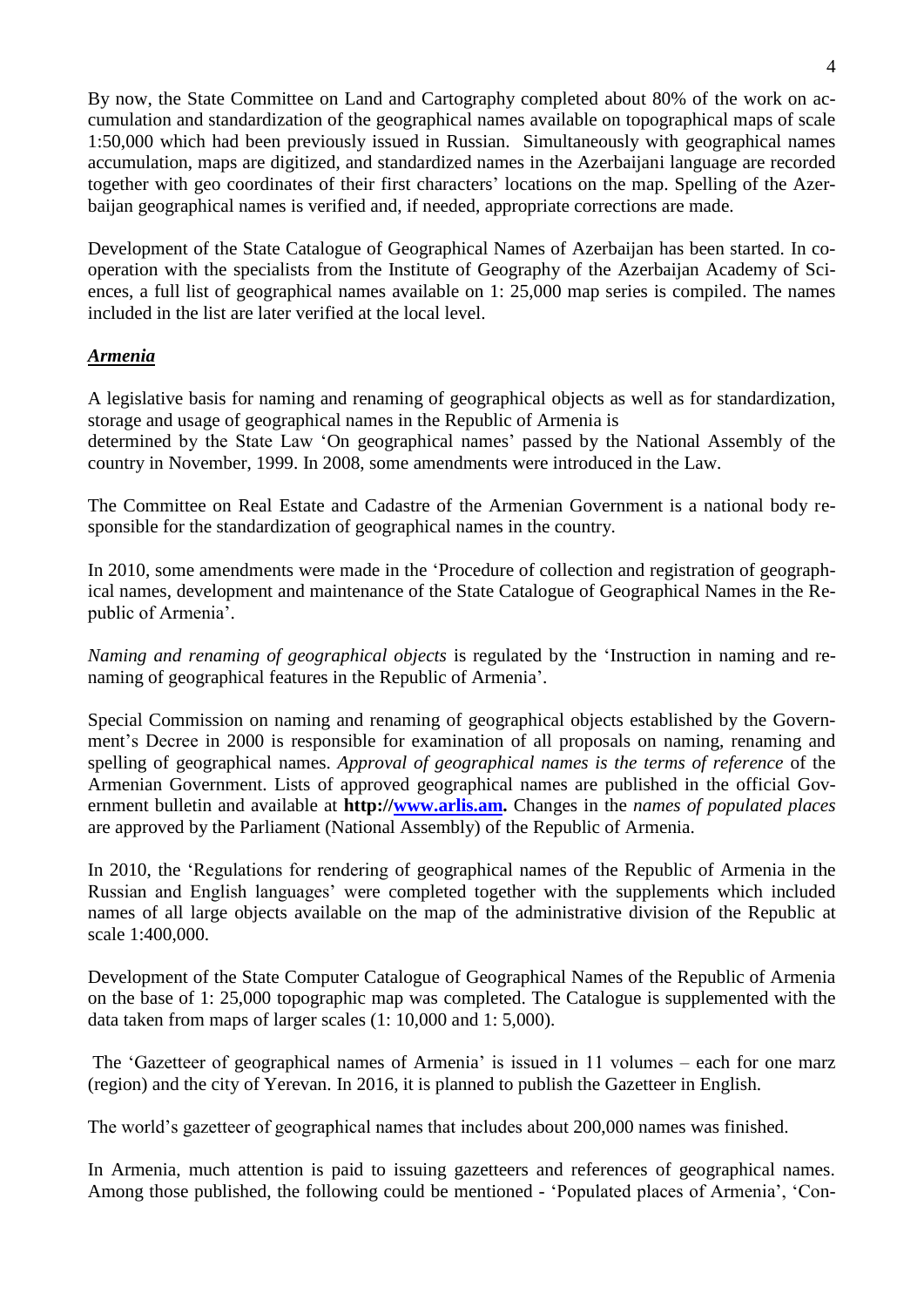cise gazetteer of geographical features in the Republic of Armenia', 'Concise reference of the states and territories of the world', 'Concise gazetteer of orographic objects in Armenia' 'Concise reference of historic and architecture monuments in Armenia'. The reference-book 'Political and administrative division of the Republic of Armenia' was re-issued in 2012. The concise reference 'World's largest cities' is under development.

Compilation of lists of exonyms is in process. An extensive list of exonyms that includes more than 3,000 names in the Armenian language was published. The reference-book of exonymic names of the world's states and capitals in the Armenian language was completed.

Standardized geographical names are used to manufacture maps and atlases. Recently, more than 50 titles of school, tourist and road maps were issued. The two-volume 'National Atlas of Armenia' in the Armenian language and 'Historical and Geographical Atlas of Yerevan' were completed. The 'National Atlas of Armenia' in English is updated. The first volume of the Atlas is already fully finished and the second one shall be finished and published in 2017.

#### **Belarus**

The Law of the Republic of Belarus 'On naming of geographical objects' adopted in 2010 forms a legislative framework for naming and renaming of geographical objects, standardization of geographical names, their registration and conservation as a component of the historical and cultural heritage.

In compliance with the Law 'On geodetic and cartographic activities' passed in 2008, the standardization of geographical names is considered a sphere of national significance, its *state contracting authority* being the State Committee on Property of the Republic of Belarus.

The Standardization of geographical names is coordinated by the Toponymic Commission of the Council of Ministers of the Republic of Belarus. Decisions taken by the Toponymic Commission are mandatory to all the state and local authorities as well as agencies, companies and organizations which deal with geographic names.

Based on the existing practice, some instructions in rendering of geographical names and generic terms of the Ukraine, Latvia, Lithuania and Poland into the Byelorussian language were developed.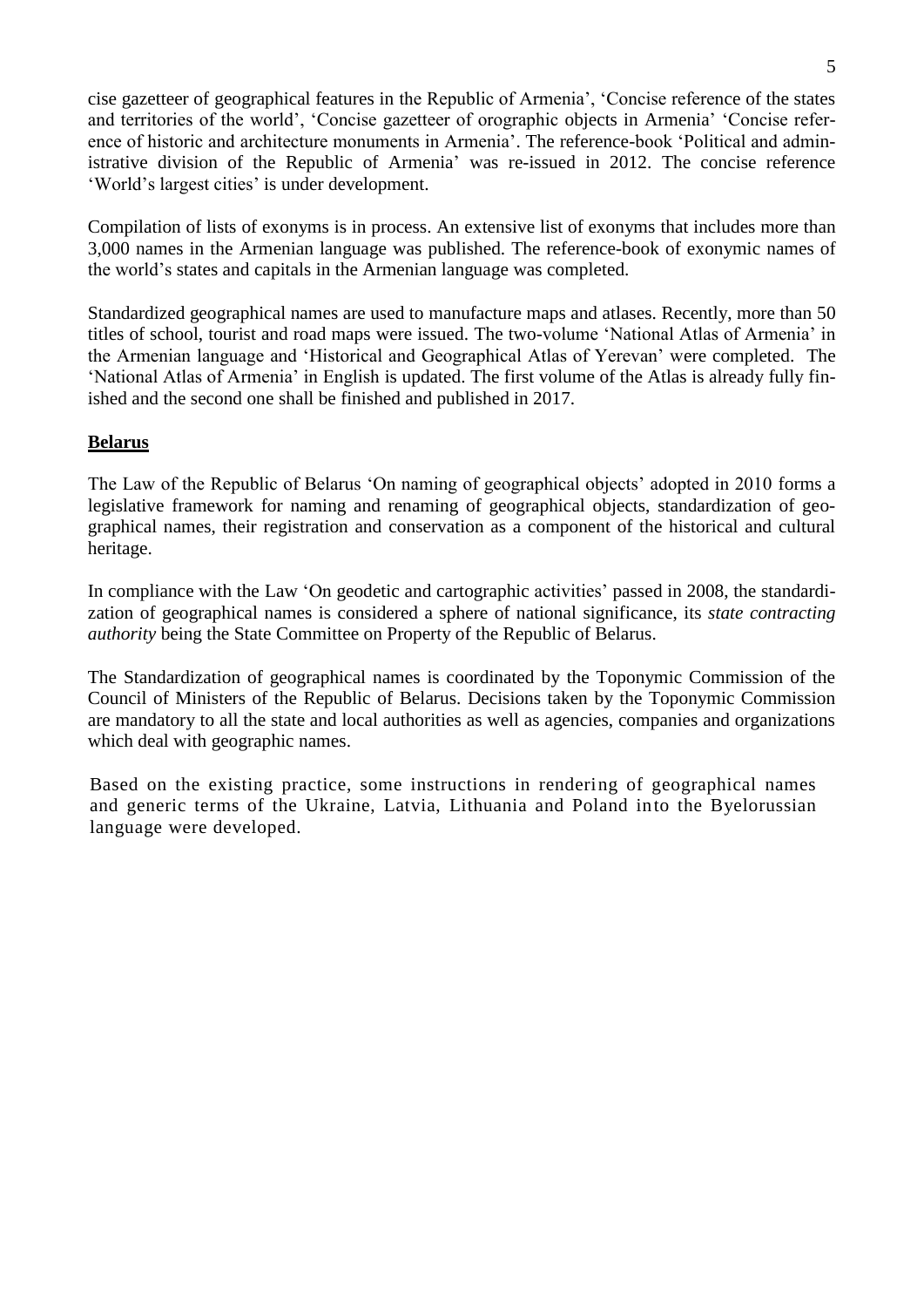The task to develop the *State Catalogue of Geographical Names* of Belarus is successfully pursued. The Catalogue includes an automated retrieval system and computer database that is being constantly populated and updated by official sources of information on topomyns. Names of geographical objects are input in the database in the *Byelorussian and Russian* languages as well as in the *Roman script*. The Catalogue's data are available to users at [www.maps.by.](http://www.maps.by/)

The *national Romanization system* approved by the 10th UN Conference on the Standardization of Geographical Names (2012) is applied to manufacture maps and atlases intended for international circulation. The updated 'Instruction in rendering of geographical names of the Republic of Belarus with the *Roman characters*' was approved by the Decree of the State Committee on Property. The reference 'Names of populated places of the Republic of Belarus' was compiled. It includes current place-names of six regions in the Byelorussian, Russian languages and Romanization system as well as names of places earlier existed on the territory of the Republic.

The dictionary that contains about 3,000 entities on etymology of the place-names of Belarus was published. Additionally, the book includes plenty of names of rivers, lakes, creeks, marshes, fields, grasslands and forestlands as well as personal names, family names, and nicknames.

In compliance with the President's Decree 'On address system', standardization of geographical names is continued. The *Register of Addresses of the Republic of Belarus* is compiled in two languages - Byelorussian and Russian**.** The Gazetteer of world's states and territories that contains standardized names of countries, territories and their capitals or centers in Byelorussian, Russian and English was published.

Cartographic products including comprehensive and tourist maps of the world, standalone countries, Belarus and its regions as well as city plans are issued in the Byelorussian, Russian and English languages as well as in the Romanization system. The 'Road Atlas of the Republic of Belarus' at scale 1:200,000 was created. Maps and atlases for universities, schools and colleges are annually released. Publication of the 'Great Atlas of History' in four volumes was a significant achievement.

# *Bulgaria*

In accordance with the State Law of Bulgaria 'On geodesy and cartography', the Geodesy, Cartography and Cadastre Agency of the Ministry of Regional Development and Public Works is an authorized body responsible for standardization and rendering of geographical names.

The Council on the Standardization of Geographical Names is working in the country. The Council is entitled to develop and submit for approval rules and procedures for standardization, spelling and registration of geographical names of Bulgaria, rules of rendering of foreign geographical names in the Bulgarian language and of the Bulgarian geographical names in the Romanization system.

With the purpose to ensure a uniform and consistent use of geographical names, the *Register of Bulgaria's Geographical Names* was compiled. The information system of the Register provides recording, storage and update of geographical names as well as search of required information in the database. The information system of the Register is accessible via a web site. It allows users making queries and searching geographical names by different criteria. When a specific name is selected, an appropriate geographical object is displayed on the map of Bulgaria.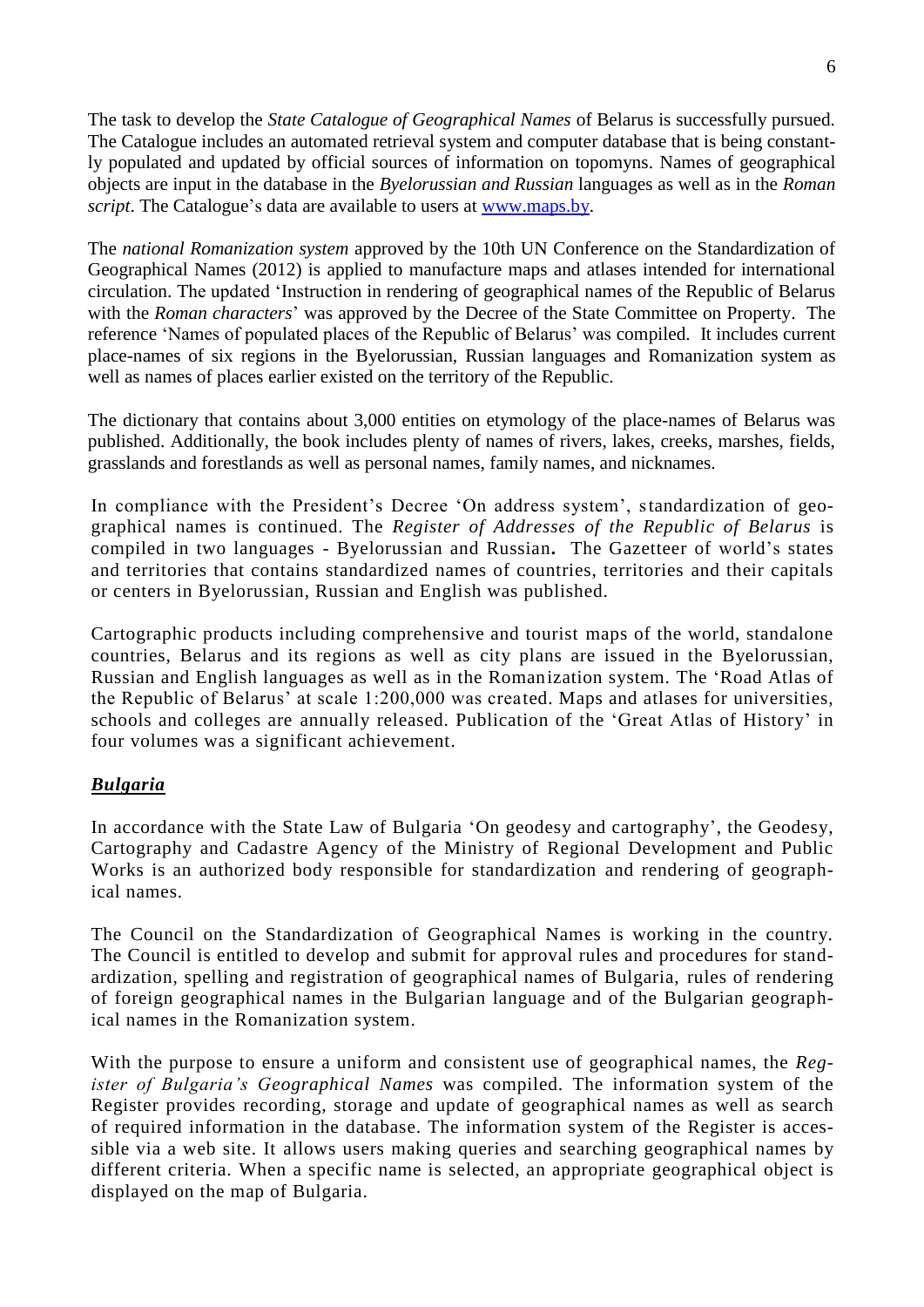The Resolution adopted at the  $10<sup>th</sup>$  UN Conference on the Standardization of Geographical Names (2012) recommended the updated Bulgarian Romanization System for international use. This Romanization System is used to render both geographical and personal names.

The policy aimed at the national standardization of geographical names that is followed in Bulgaria, results in released various cartographic products.

# *Kazakhstan*

The national standardization of geographical names is regulated by the State Law 'On geodesy and cartography' passed in 2002 and by the national program 'On functioning and development of languages' adopted for the period till 2020.

*The Committee on Construction, Housing and Communal Services and Land Management*  of the Ministry of National Economy is authorized to co-ordinate standardization, registration and circulation of geographical names.

In compliance of the State Law 'On administrative and territorial division', the Republican Onomastic Commission of Kazakhstan's Government was organized. In the executive bodies of regions, cities of republican significance and the capital of the country, onomastic commissions pursue the task to provide a uniform approach to naming and renaming of geographical objects, their circulation, restoration and conservation of historical names as a constituent part of cultural heritage of the peoples of Kazakhstan.

The State Catalogue of Geographical Names of Kazakhstan is successfully developed. The Catalogue includes an automated retrieval system and database of geographical names taken from 1: 100,000 topographic map and constantly updated by official sources. The Catalogue comprises more than 146,000 geographical names standardized in accordance with the 'Instruction in Russian rendering of Kazakh geographical names and Kazakh rendering of Russian geographical names in the Republic of Kazakhstan' adopted by the State Onomastic Commission of the Government.

Gazetteers comprising geographical objects of all 14 regions of Kazakhstan were released in 32 books, in the Kazakh and Russian languages separately. The Catalogue is populated by geographical names taken from 1:25,000 maps.

The State Catalogue is available via Internet at the site of the Language Committee – *[www.til.gov.kz.](http://www.til.gov.kz/)* The Classifier of the world's countries is accessible at *www.stat.gov.kz.*

The Russian-Kazakh 'Dictionary of geographical terms' and Kazakh-Russian explanatory 'Dictionary of folk geographical terms' were published.

The standardized geographical names are widely used in map-making, namely to manufacture topographic, general physical, tourist and school maps of the Republic and its regions as well as city guides in Kazakh, Russian and English. Among the recent publication the tree-volume 'National Atlas of the Republic of Kazakhstan' in the Kazakh, Russian and English languages and the 'Great Atlas of History and Culture of Kazakhstan' could be mentioned.

# *Kirghizia*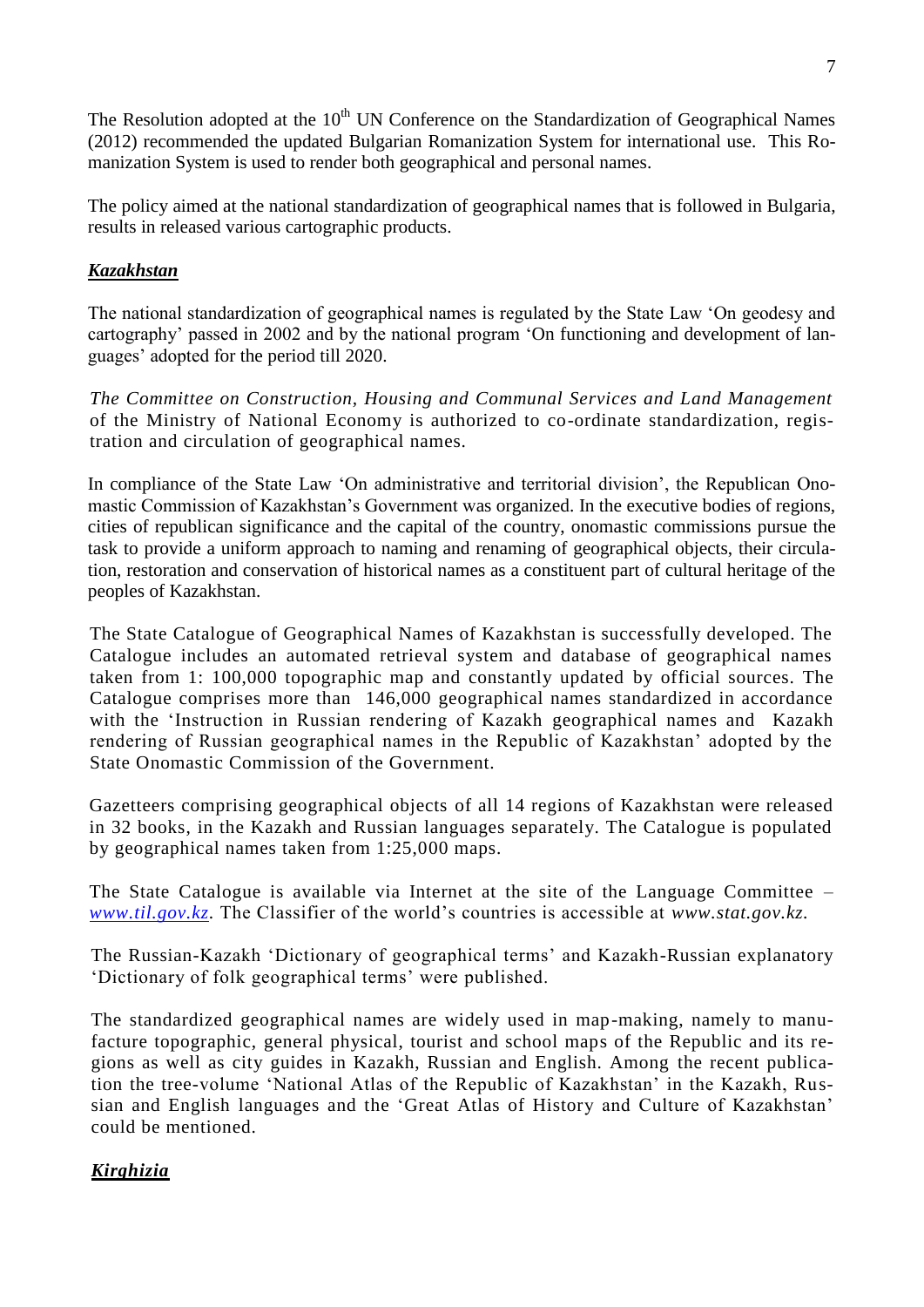Issues related to geographical names *are regulated* by the State Law 'On geographical names in the Kirghiz Republic' adopted in September 1997 and subsequent decrees passed to achieve the Law. The latest decree was adopted in April 2012 to approve the 'Procedure of naming and renaming of geographical features and registration of geographical names in the Kirghiz Republic'. All the laws and decrees issued by the Government are published in the 'Normative documents of the Kirghiz Republic' journal**.** 

The Commission on Official Language of the President of the Kirghiz Republic is working in the country. The Inter-department Commission on Geographical Names of the Kirghiz Government deals with the issues of administrative-territorial division of the country and with naming and renaming of geographical objects. Decisions on naming or renaming taken by the Inter-department Commission together with the National Academy of Sciences are formalized as state laws.

In accordance with the State Law 'On geodesy and cartography' adopted in 2002, the State Cartographic and Geodetic Service of the Kirghiz Republic is determined as an authorized body to coordinate standardization, registration and usage of geographical names.

Officially approved changes in geographical names are reflected on 1:100,000 working maps of Kirghizia.

In documents, cartographic or other publications, standardized geographical names in both *Kirghiz*  and *Russian* languages are used.

Geographical names are standardized and used in compliance with the rules and norms of the Kirghiz language. Geographical names are rendered into Russian in accordance with the 'Instruction in Russian rendering of Kirghiz geographical names'.

Spelling of names of geographical features is regulated by instructions and rules approved by the Government of the Kirghiz Republic which are mandatory on the entire territory of the country.

In December 2010, the Government of the Kirghiz Republic passed a decree to detail the 'Regulations for *rendering of geographical names of the Kirghiz Republic with the Roman characters*' that was adopted in 2008. The national Romanization system for geographical names is based on BGN/PCGN 1979 for the Kirghiz Cyrillic.

The database that includes nearly 18,000 names of geographical objects is regularly updated. Each geographical object is accompanied with its name in the national and Russian languages, generic term, geo coordinates, sheet of 1:100,000 topographic map where an object is available, and its average altitude above the sea level in meters. The earlier developed database of geographical names is now upgraded with ArcGIS software.

Compilation of *exonyms* lists is presently under work.

In Kirghizia, maps are issued in the state Kirghiz language and official Russian language. Maps in English are published as well.

# *Russia*

The *legislative base* for naming and renaming of geographical objects is specified by the Federal Law 'On names of geographical objects' and other legal acts passed to make the Law's statements work.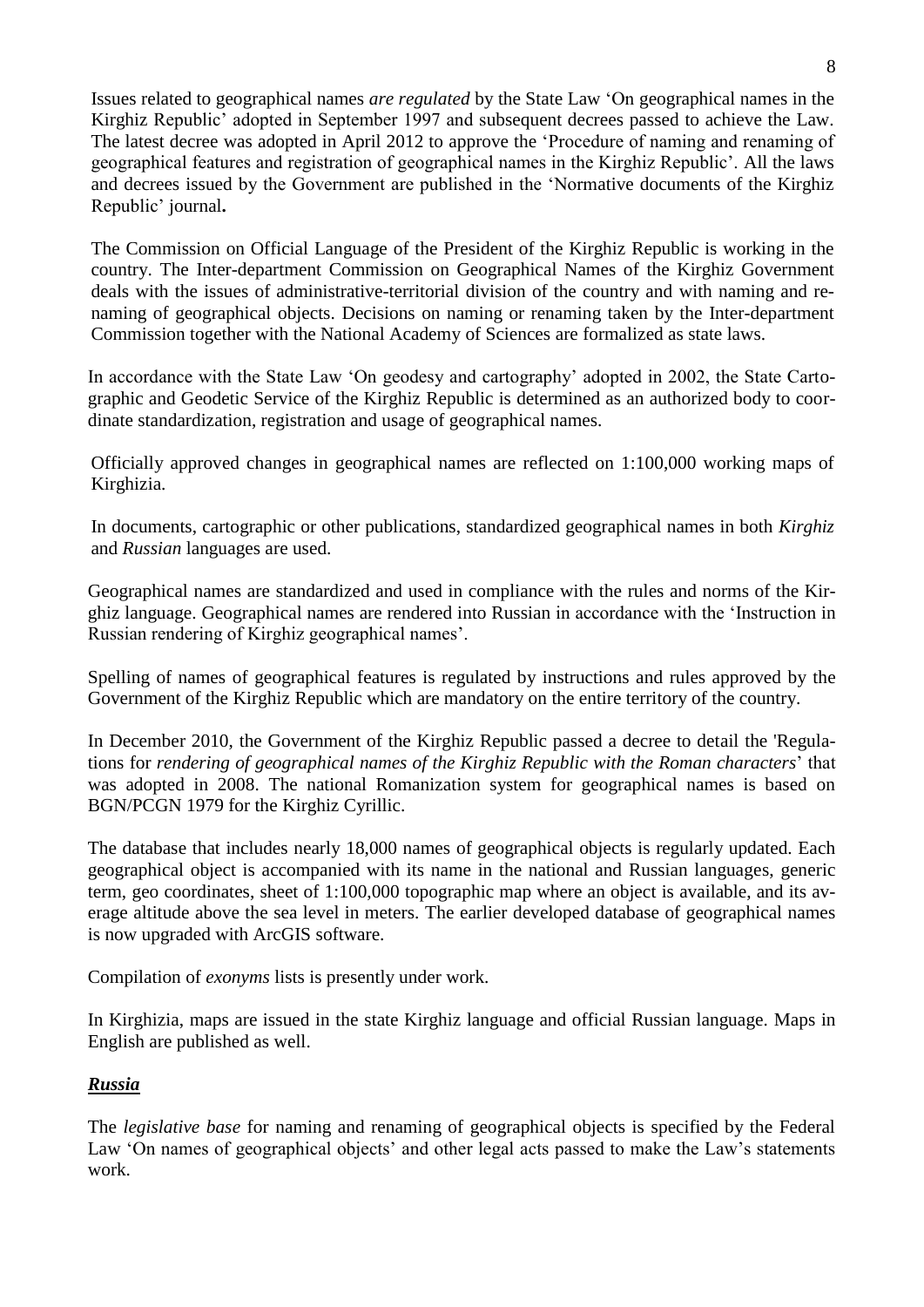In 2014-2015, the following legal acts were adopted:

1. Decree of the Ministry of Economic Development to approve the Procedure for examination of proposals on naming and renaming of geographical objects and conclusion issuing.

2. Decree of the Ministry of Economic Development to approve the Procedure for registration of geographical names, releasing of gazetteers and dictionaries of geographical names as well as development and maintenance of the State Catalogue of Geographical Names.

3. Decree of the Ministry of Economic Development to approve the Procedure for detection of available names of geographical objects within inland waters, territorial sea, continental shelf and exclusive economic zone of the Russian Federation as well as of features discovered or specified by the Russian explorers in the World Ocean and Antarctica.

4. Resolution of the Ministry of Economic Development to approve the Rules of assignment, alteration and cancellation of addresses so that they should contain place-names which coincide with those registered in the State Catalogue.

5. Resolution of the Ministry of Economic Development to approve the Rules of inter-departmental information cooperation to maintain the State Address Register, including provision of data from the State Catalogue of Geographical Names.

Normative legislative documents relating to names of geographical objects are accessible at the site of the Federal Service for State Registration, Cadastre and Cartography (Rosreestr) [https://rosreestr.ru/site/activity/geodeziya-i-kartografiya/naimenovaniya-geograficheskikh](https://rosreestr.ru/site/activity/geodeziya-i-kartografiya/naimenovaniya-geograficheskikh-obektov/zakonodatelstvo-rf-o-naimenovaniyakh-geograficheskikh-obektov/)[obektov/zakonodatelstvo-rf-o-naimenovaniyakh-geograficheskikh-obektov/.](https://rosreestr.ru/site/activity/geodeziya-i-kartografiya/naimenovaniya-geograficheskikh-obektov/zakonodatelstvo-rf-o-naimenovaniyakh-geograficheskikh-obektov/)

The Ministry of Economic Development and Federal Service of State Registration, Cadastre and Cartography (Rosreestr) are the authorized federal executive authorities in the field of geographical names. The Ministry of Economic Development sets and implements the state policy and normative and legal regulation of geodesy and cartography.

Rosreestr develops and maintains the State Catalogue of Geographical Names, provides standardization of geographical names in the Russian language, and prepares experts reports on proposals on naming and renaming of geographical objects.

Between 2014 and 2015, based on Rosreestr experts' reports, the Government of the Russian Federation adopted 40 normative acts to assign new names to 72 objects and to rename 23 objects. In December 2015, the Federal Law was passed to name a new town in Amur region in honour of the great Russian scientist Konstantin Tsiolkovsky.

The State Catalogue of Geographical Names is further developed. More than 780,000 geographical names of the Russian Federation were input into the Catalogue's database. The data were taken from normative acts, topographic maps at scale 1:100,000, reference-books, gazetteers and other sources.

For the purpose of providing reliable and valid information, the geographical names of 85 subjects of the Russian Federation available in the Catalogue are submitted to an approval of the government bodies in the appropriate subjects of the country. The Catalogue's data are accessible via Internet at Rosreestr's site - [https://rosreestr.ru/site/activity/geodeziya-i-kartografiya/naimenovaniya](https://rosreestr.ru/site/activity/geodeziya-i-kartografiya/naimenovaniya-geograficheskikh-obektov/gosudarstvennyy-katalog-geograficheskikh-nazvaniy/)[geograficheskikh-obektov/gosudarstvennyy-katalog-geograficheskikh-nazvaniy/.](https://rosreestr.ru/site/activity/geodeziya-i-kartografiya/naimenovaniya-geograficheskikh-obektov/gosudarstvennyy-katalog-geograficheskikh-nazvaniy/)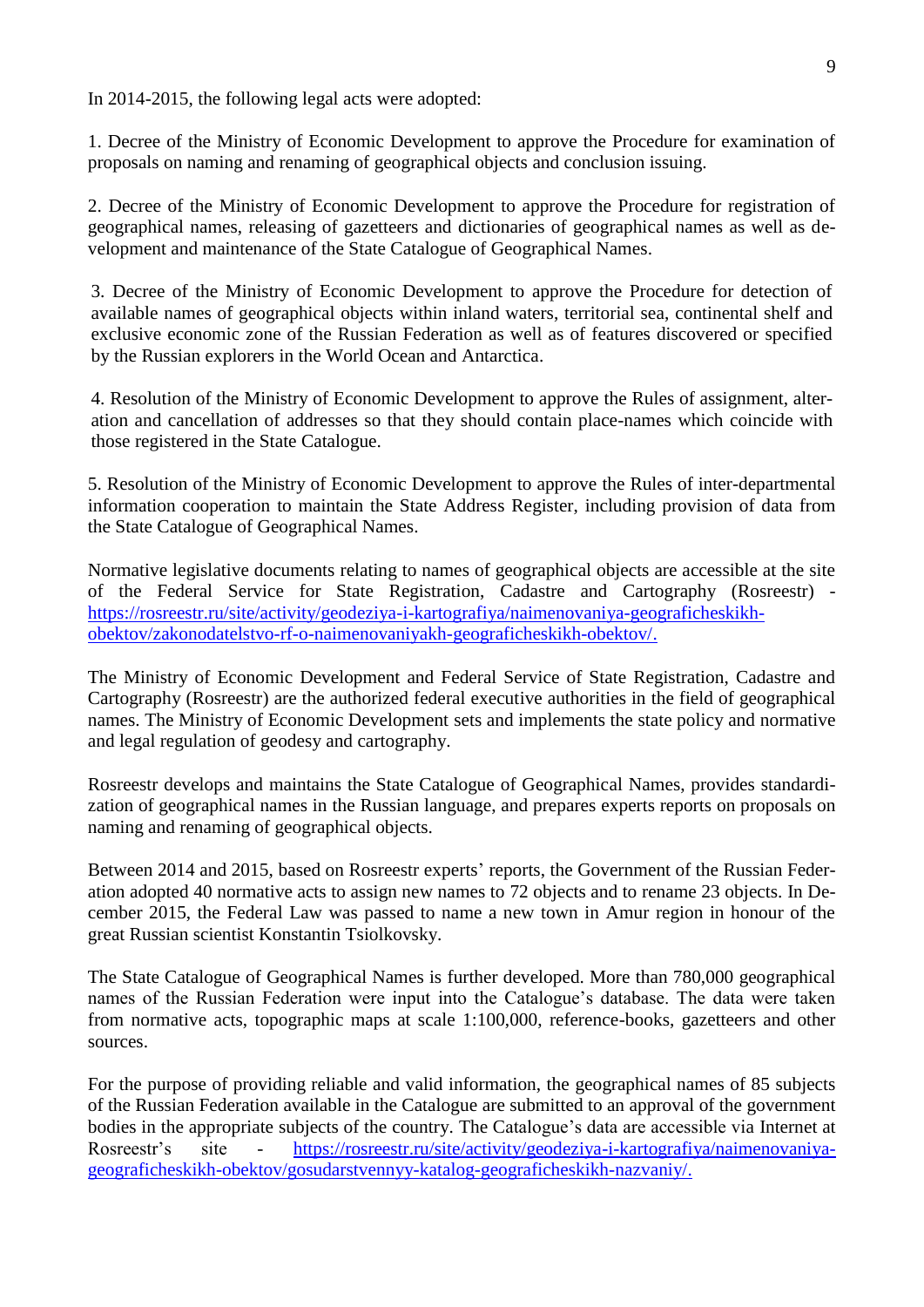Bulletins of official changes in geographical names of the Russian Federation between 1997-2015 and Bulletins of changes in geographical names of the CIS countries within the period 1998-2015 are constantly updated. These documents are available on the official site of Rosreestr [https://rosreestr.ru/wps/portal/p/cc\\_ib\\_other\\_lines\\_activity/cc\\_ib\\_cartographical\\_activity/cc\\_ib\\_na](https://rosreestr.ru/wps/portal/p/cc_ib_other_lines_activity/cc_ib_cartographical_activity/cc_ib_names_geographical_objects/cc_ib_works_names_geographical_objects) mes geographical objects/cc ib works names geographical objects.

The reference-book 'States and territories of the world' containing names of all the world's states and territories (dominions and territories with a specific status) and their capitals and centers is recompiled.

The Romanization system for the Cyrillic characters GOST-83 approved by the Fifth UN Conference on the standardization of geographical names (Montreal, 1983) is used as before.

Lists of exonyms (traditional names) are included in the instructions in Russian rendering of foreign-language geographical names.

Revision of the instructions in rendering of geographical names from languages of the Russian Federation into Russian is carried out. The rules to render geographical names from the Tatar, Ossetic, Nogai, Buryat and Mansi languages into Russian are completed.

# *Tadzhikistan*

The Law of the Republic of Tadzhikistan 'On names of geographical objects' passed in 2006 serves as the basis to carry out all the works in the field of geographical names.

Issues related to naming and renaming of geographical objects are the terms of reference of the Government of Tadzhikistan, while practical work connected with usage of geographical names is performed by the *authorized state body -* the Committee on Land Surveying and Geodesy of the Government of Tadzhikistan that records all changes in the names of regions, districts, cities, and other populated places. The Committee also examines proposals to name or rename mountains (peaks) on the territory of the Republic.

More than 30 titles of maps were issued, including administrative, tourist, city maps as well as maps and atlases for school and colleges.

# *Uzbekistan*

The *main legislative act* to regulate activity in the field of geographical names is the Law of the Republic of Uzbekistan 'On geographical names' approved by the President of Uzbekistan in October, 2011. Some issues related to geographical names are regulated by the State Laws 'On the state language in the Republic of Uzbekistan' and 'On geodesy and cartography'.

The State Committee on Land Resources, Geodesy, Cartography and Cadastre is *the national authority* responsible for standardization of geographical names in the Republic of Uzbekistan.

In pursuance of the Decree passed by the Council of Ministers of Uzbekistan on October 16, 2012 ''On measures to regulate naming of geographical objects according to the State Law 'On geographical names'' the Republican Toponymic Service was organized within the Committee. Its main terms of reference are to examine proposals on naming and renaming of geographical objects, carry toponymic researches and standardization of ge ographical names, develop the State Register of toponyms.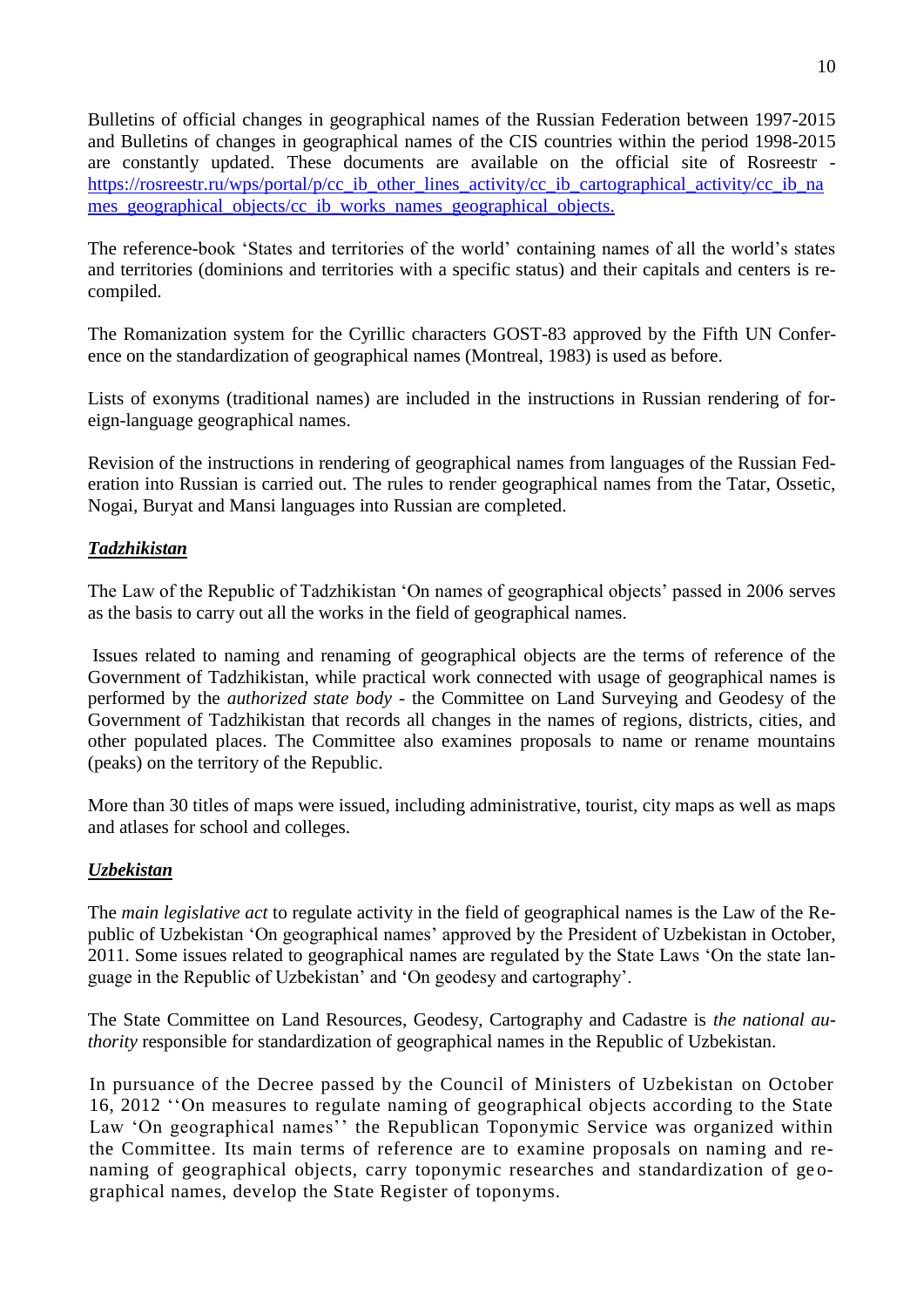The following normative and legislative documents were developed and put in force:

- Regulations for development of the State Register of Geographical Names;

- Regulations for state expertise of proposals on naming and renaming of geographical objects;

- Statute of the Inter-department Commission to perform state expertise of proposals on naming and renaming of geographical objects;

- Statute of the Republican Toponymic Service;

- Instructions in maintenance of the State Register of Geographical Names of the Republic of Uzbekistan;

- Instruction in Uzbek rendering of geographical names of the Republic of Karakalpakstan;

- Rules of geographical names spelling in the Uzbek language.

In accordance with the State Law of the Republic of Uzbekistan 'On introduction of the Uzbek alphabet based of the Roman script' a planned transition to the *Roman script* in all spheres, including toponymy and map-making was completed.

The State Register of Geographical Names is actively developed and maintained. Its database is created on SQL platform and comprises more than 72 thousand geographical names.

**G**azetteers of the Republic of Karakalpakstan and some other regions of Uzbekistan were compiled

# *Ukraine*

Legal foundations of naming and renaming of geographical objects as well as of standardization, usage, registration and storage of geographical names were set by the State Law of the Ukraine 'On geographical names' passed in 2005.

In 2015, some amendments were introduced in Articles 5 and 8 of the Law of the Ukraine 'On geographical names" taking into account provisions of the State Law 'On condemnation of communist and national-socialist (nazi) totalitarian regimes in the Ukraine and the prohibition of their symbolism propaganda'.

The Law of the Ukraine 'On voluntary integration of territorial communities' regulates relations which arise in the process of voluntary integration of adjacent rural settlements and towns. Voluntary integration of territorial communities does not result in any changes in the status of populated places and the integrated territorial community gets the name of the settlement that is specified as its center.

Issues pertaining to geographical names are within the jurisdiction of the Ministry of Regional Development, Construction, Housing and Communal Services of the Ukraine (in 2012-2014 – Ministry of Agrarian Policy and Food) and the State Service of Geodesy, Cartography and Cadastre of the Ukraine that is responsible for standardization, registr ation, usage and storage of geographical names as well as of development and maintenance of the State Register of Geographical Names.

The State Register of Geographical Names is developed in accordance with the 'Statute of the State Register of Geographical Names' adopted by the Ukrainian Government in 2006. For January 1st,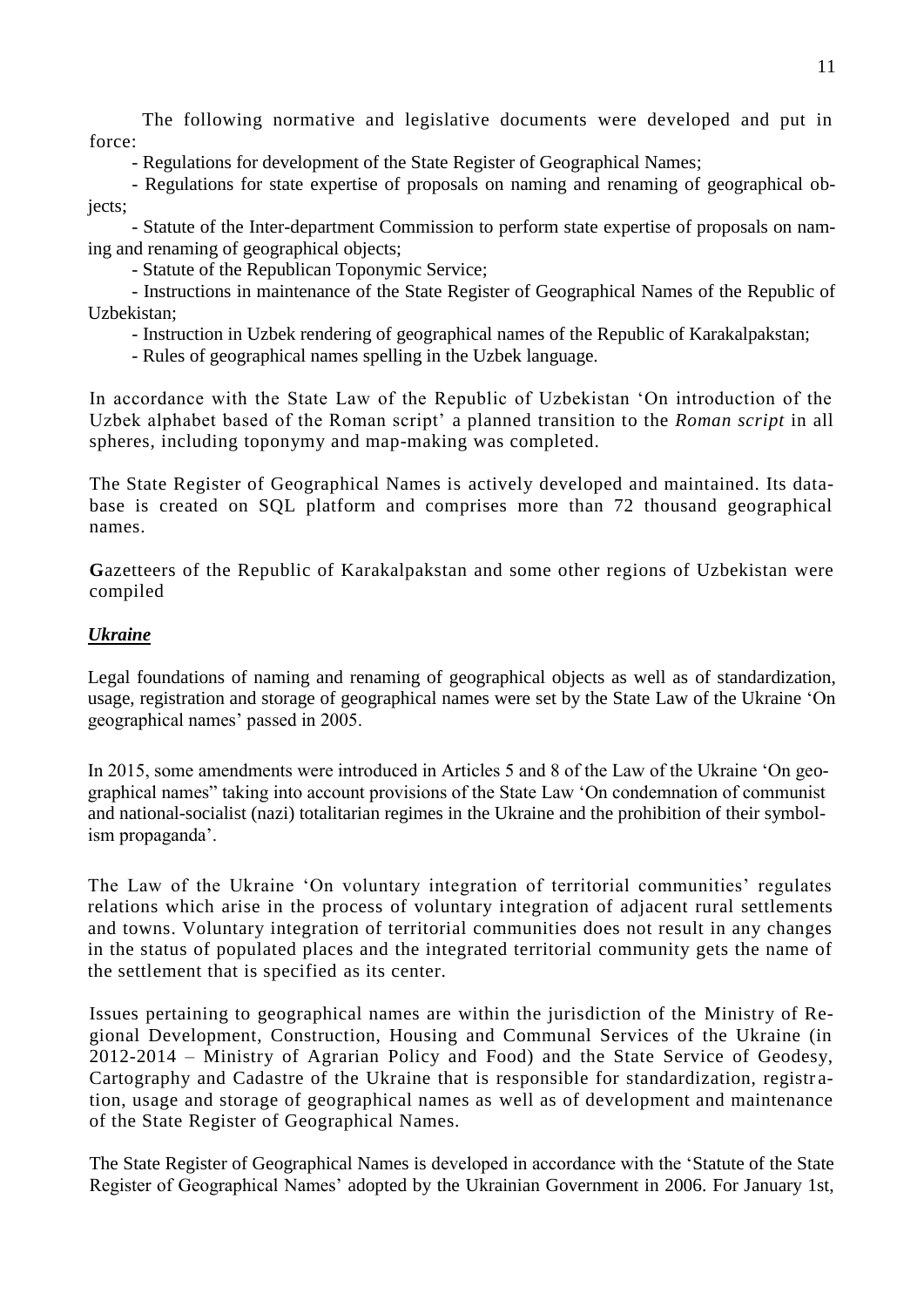2006, 58,000 registration forms for geographical names of the Ukraine taken from 1:100,000 map were filled.

The  $10<sup>th</sup>$  UN Conference on the Standardization of Geographical Names (2012.) adopted Resolution Х/9 on the Romanization of the Ukrainian geographical names that recommended to adopt the *Ukrainian Romanization System* for rendering the geographical names of the Ukraine. In 2010, the System was officially approved by the Ukrainian Government and now it is widely used in the country.

The 10th UN Conference on the Standardization of Geographical Names adopted the 'Toponymic guidelines for map makers and other editors (for international use): Ukraine' that contained rules of spelling of geographical names of the Ukraine and their rendering with the Ukrainian Romanization System.

In 2013-2014, the Rules of spelling of the geographical names of the Ukraine on maps and in other publications as well as 9 normative documents containing rules of rendering of foreign geographical names and terms into Ukrainian were adopted.

The state policy aimed at providing the national standardization of geographical names is reflected in numerous cartographic products issued in the country.

Regularly updated normative and reference publications, gazetteers and dictionaries are used to provide an accurate spelling of the Ukrainian geographical names.

The references: 'Countries of Europe. Names of their administrative units and capitals' and 'Names of states and territories of the world' were republished.

The 'Bulletin of Verkhovnaya Rada of the Ukraine' issued on regular basis is an official source of all changes in the administrative division of the country. Constantly updated information on naming and renaming of geographical objects and changes in the administrative division is available on the official site of Verkhovnaya Rada - www.rada.gov.ua.

Compilation of a general list of *exonyms* continues. The list of European exonyms including those most frequently used in map-making, is prepared.

#### *Participation of the countries of Eastern Europe, Northern and Central Asia Division in international activities in the area of geographical names*

The Eastern Europe, Northern and Central Asia Division of the UN Group of Experts on Geographical Names held its Eleventh Meeting in April, 2013 in Yalta. The meeting was dedicated to the results of the  $10<sup>th</sup>$  UN Conference on the Standardization of Geographical Names and tasks to pursue its resolutions. The participants discussed the main trends in the national and international standardization of geographical names.

Experts from Russia, Belarus and the Ukraine took part in two meetings of the Baltic Division of the UN Group of Experts on Geographical Names.

Many countries of the Eastern Europe, Northern and Central Asia Division of the UN Group of Experts on Geographical Names (Armenia, Azerbaijan, Belarus, Kazakhstan, Kirghizia, Russia, Tadzhikistan, Uzbekistan and the Ukraine) participate in the Working Group on Geographical Names of the Council on Geodesy, Cartography, Cadastre and Earth Remote Sensing of CIS Statemembers. The task pursued by the Working Group is to ensure a regular exchange of information